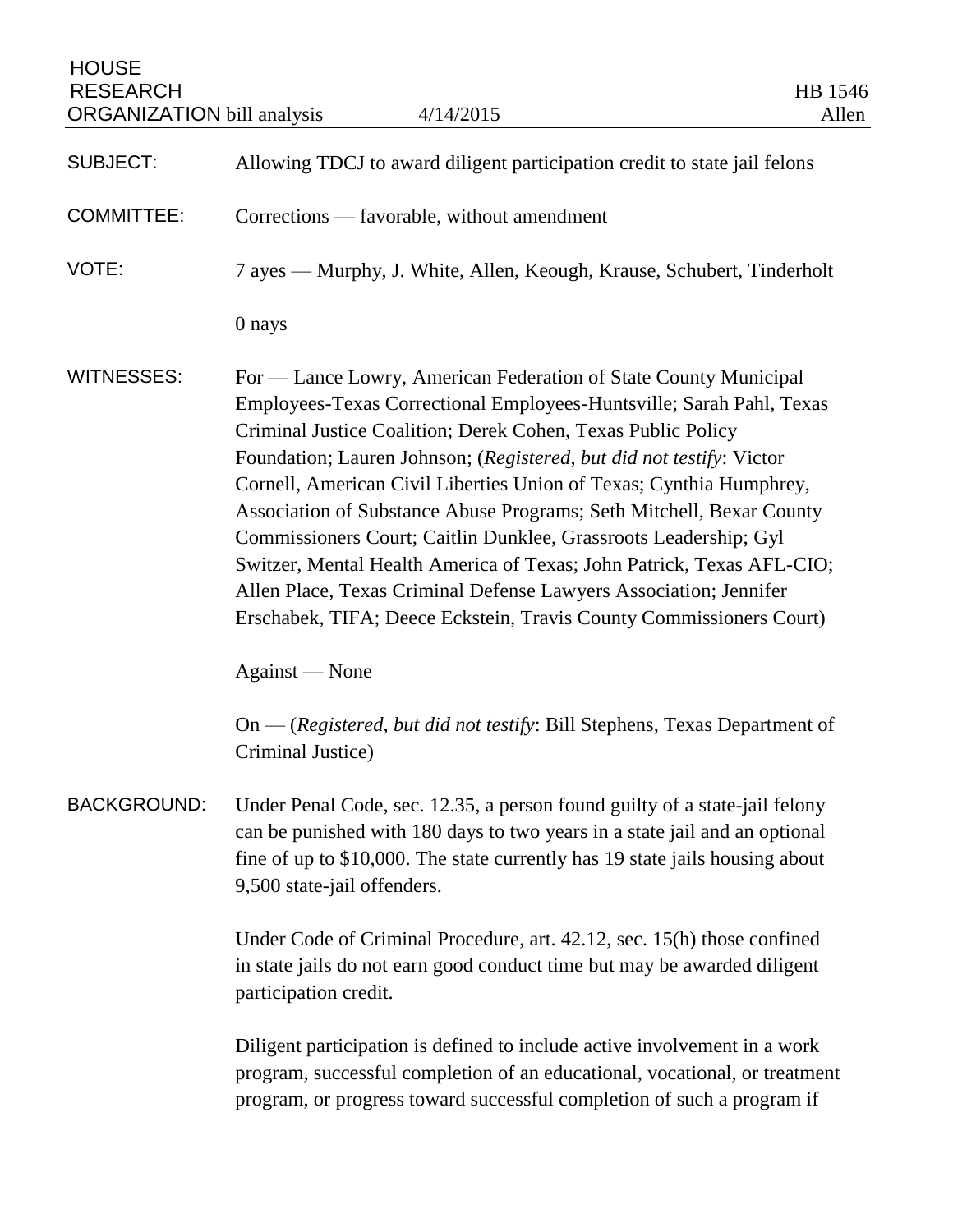## HB 1546 House Research Organization page 2

the progress was interrupted by illness, injury, or another circumstance outside of a participant's control. By the 30th day before defendants have served 80 percent of their sentences, the Texas Department of Criminal Justice (TDCJ) is required to report to the court the number of days an inmate has diligently participated in a program. Judges are authorized to use the report to credit an inmate time for each day the inmate diligently participated in a program. The time credited cannot exceed one-fifth of an inmate's original sentence. DIGEST: HB 1586 would change the way credit is awarded to state jail inmates who diligently participate in educational, vocational, treatment, and work programs. Instead of reporting to a court the number of days an inmate diligently participated in the programs, TDCJ would be required to record the information. TDCJ would be required to credit against an inmate's sentence time for each day of diligent participation, and judges no longer would be authorized to make such credits. The bill would take effect September 1, 2015, and would apply to those confined in a state jail for an offense committed on or after that date. **SUPPORTERS** SAY: HB 1546 would streamline the process for awarding diligent participation credits to state jail felons so that the programs would provide real incentives for inmates to participate in educational, vocational, treatment, and work programs. These programs can reduce recidivism, so the state should do all it can to encourage participation in them. The current process for awarding diligent participation credits to those participating in programs in state jails is cumbersome, time-consuming and can burden courts. The process begins near the end of an inmate's sentence when TDCJ sends to the court a report on the inmate's participation in the programs. The court then has to receive and process the request, make a decision about awarding credit to the inmate, and

return the report to TDCJ.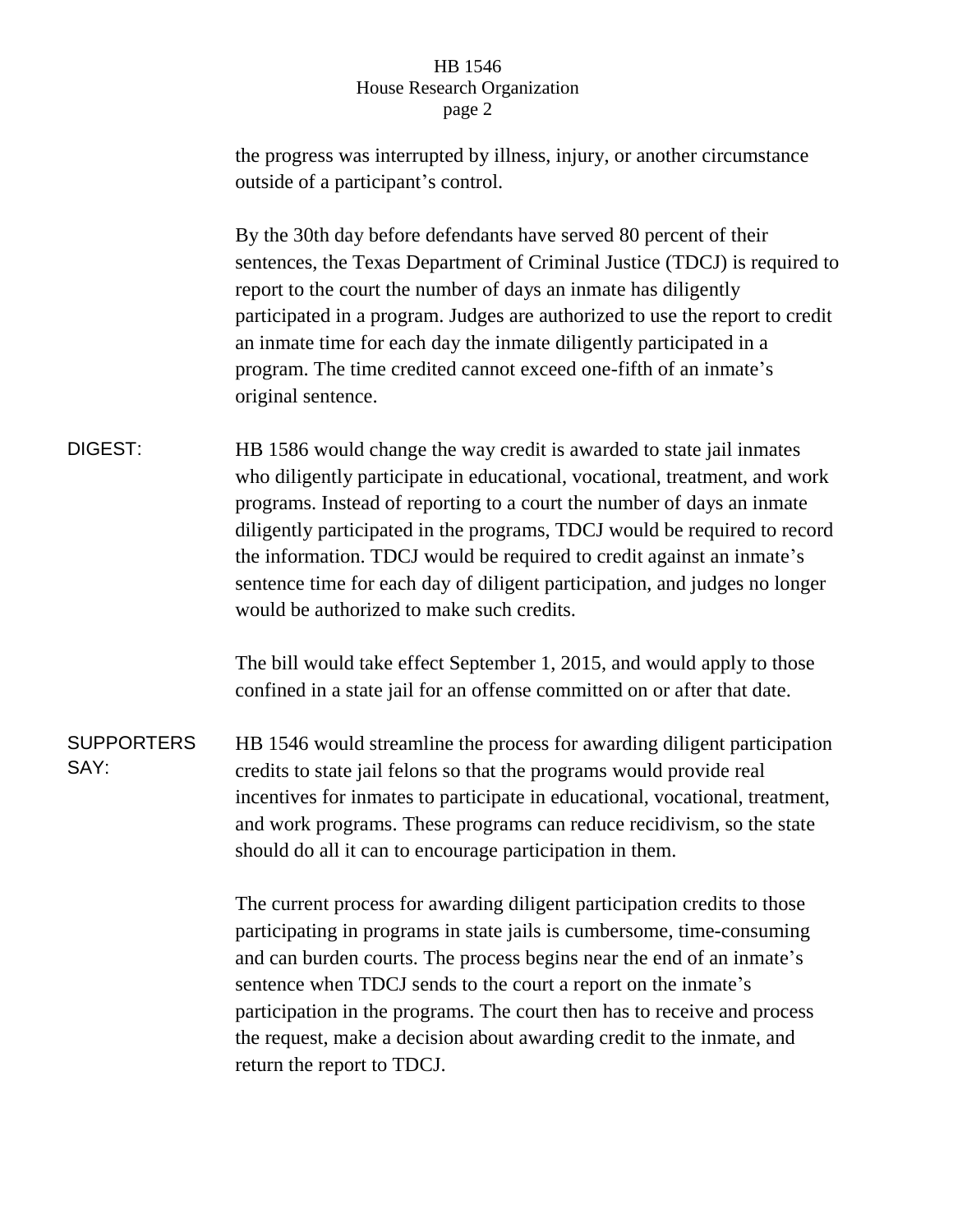## HB 1546 House Research Organization page 3

This process can fail to provide an incentive for inmates to participate in programs. Courts do not respond to the reports in about 56 percent of the cases, so inmates receive no credit, according to TDCJ. In others, the response comes so late into an inmate's sentence that there is no meaningful reduction of the sentence. This uncertainty can discourage inmates from participating in the programs.

The bill would address these problems by allowing TDCJ to award the diligent participation credits. TDCJ would model the process on the way it awards good time to inmates in prison so that diligent participation credit was awarded as it was earned. This would be fairer to inmates and would give them certainty about the time that would be credited on their sentences and incentives to work hard in the program. As under current law, inmates would not be awarded participation credit for time under disciplinary status, and credits would be awarded only for diligent participation. The state allows TDCJ the discretion to award good time to those in prison, and the awarding of diligent participation credit should follow this model because TDCJ is in a better position than a judge to evaluate an inmate's participation.

The state made the decision in 2011 to allow diligent participation credit for state jail inmates, and the bill would improve the implementation of this policy. Originally, state jails were established without provisions for credits for program participation because those programs were to be used in conjunction with probation. The use of state jails has changed, and they now function more like traditional correctional facilities in which good time is awarded. Encouraging diligent participation in rehabilitative programs improves the effectiveness of state jails even if the number of days served is reduced. Inmates still will serve meaningful sentences because current law limits diligent participation credits to no more than 20 percent of a sentence.

As a result of inmates serving less time in state jails, the state would save money. The bill could have a positive impact of \$81.3 million for fiscal 2016-17, according to the fiscal note.